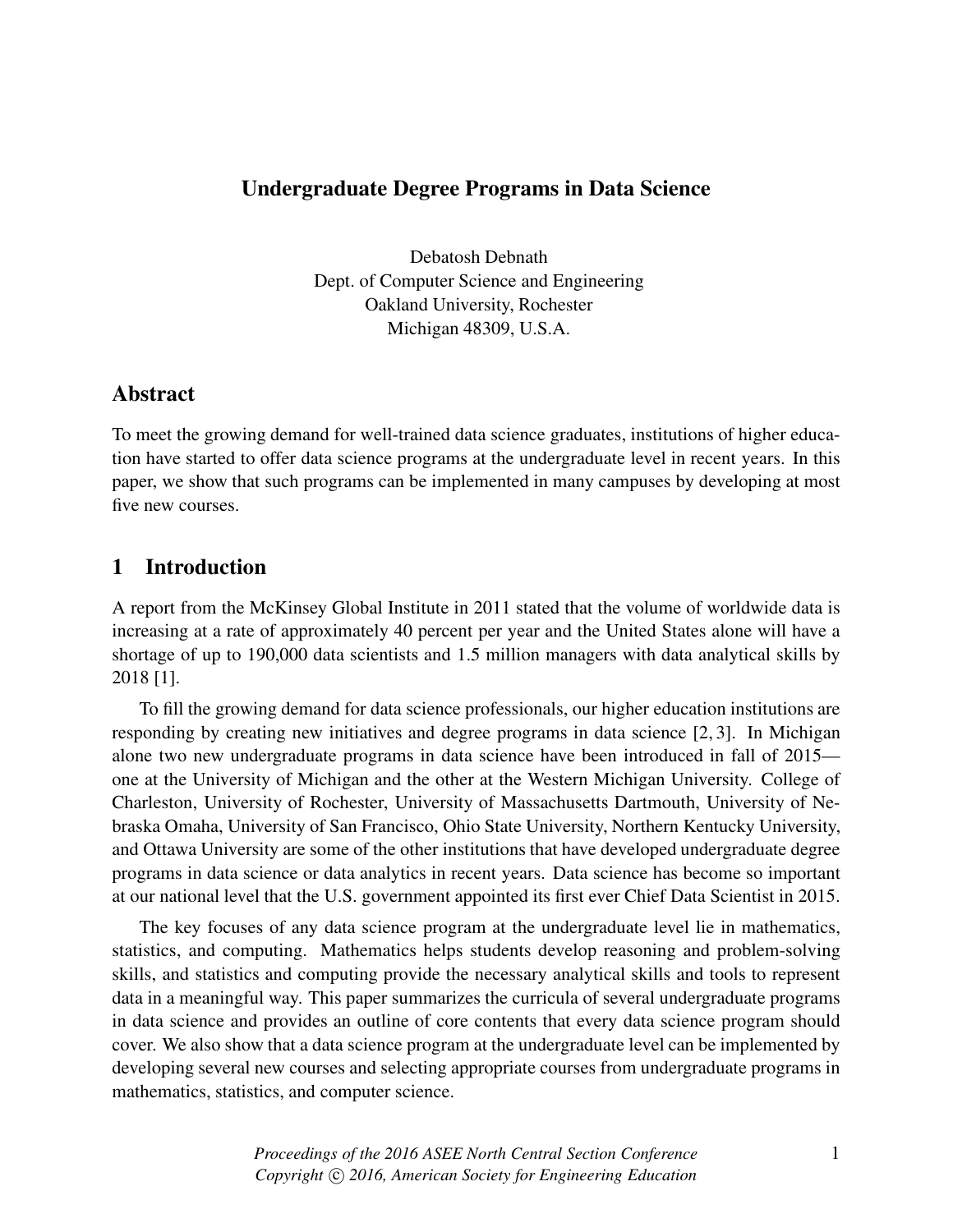## 2 Overview of Several Data Science Programs

#### *University of Michigan*

The University of Michigan introduced a new undergraduate degree program in Data Science in fall 2015. The program is jointly managed by the Division of Computer Science and Engineering in the College of Engineering (CoE) and the Department of Statistics in the College of Literature, Science, and the Arts (LSA). Students from the both colleges can declare a major in data science after completion of a set of prerequisite courses. CoE students receive a BSE degree in Data Science and LSA students receive a BS degree in Data Science. The requirements for BSE and BS degrees are slightly different. In the following we focus on the requirements for the BSE degree only.

Students in CoE are required to complete 55 credits of mathematics, physics, chemistry, engineering, computer science, and intellectual breadth courses that come from humanities, liberal arts, and professional and creative development areas. The program core is 30 credits and includes discrete mathematics, computer programming, data structures, computer algorithms, probability and statistics, applied statistics, database management and applications, either machine learning or data mining, and a data science applications elective which can be an upper-level course related to applications of data science. There are over 40 pre-approved data science applications elective courses.

There are 11 credits of flexible technical electives, 8 credits of advanced technical electives, 15 credits of general electives, 4 credits of capstone experience, and 5 credits of technical communication and professionalism courses. Flexible technical electives are pre-approved 200- or higher-level courses and come from at least 24 different areas of science, engineering, mathematics, statistics, business, and arts. Flexible technical electives can be used to satisfy pre-requisites for advanced technical electives or to provide foundation for the data science application elective. Advanced technical electives for data science are a set of over 30 pre-approved 300- or higher-level courses; they are primarily courses in statistics, computer science, and their very closely related areas. Students can choose a capstone course from a pool of at least nine courses. General electives allow students to explore any area of intellectual endeavor with some restrictions.

#### *Western Michigan University*

Western Michigan University also started a BS degree program in Data Science in Fall 2015. The program is a joint effort of the Department of Computer Science and Department of Statistics.

Students in this program take 8 credits of mathematics courses as background support. There are 15 credits in computer science core which includes courses in programming for data science, storage and retrieval of big data, machine learning, and senior design. Students also take a 16 credit statistics core which includes courses in statistics using a programming language, statistical computing, regression analysis, applied data mining, and computer-based data analysis. There are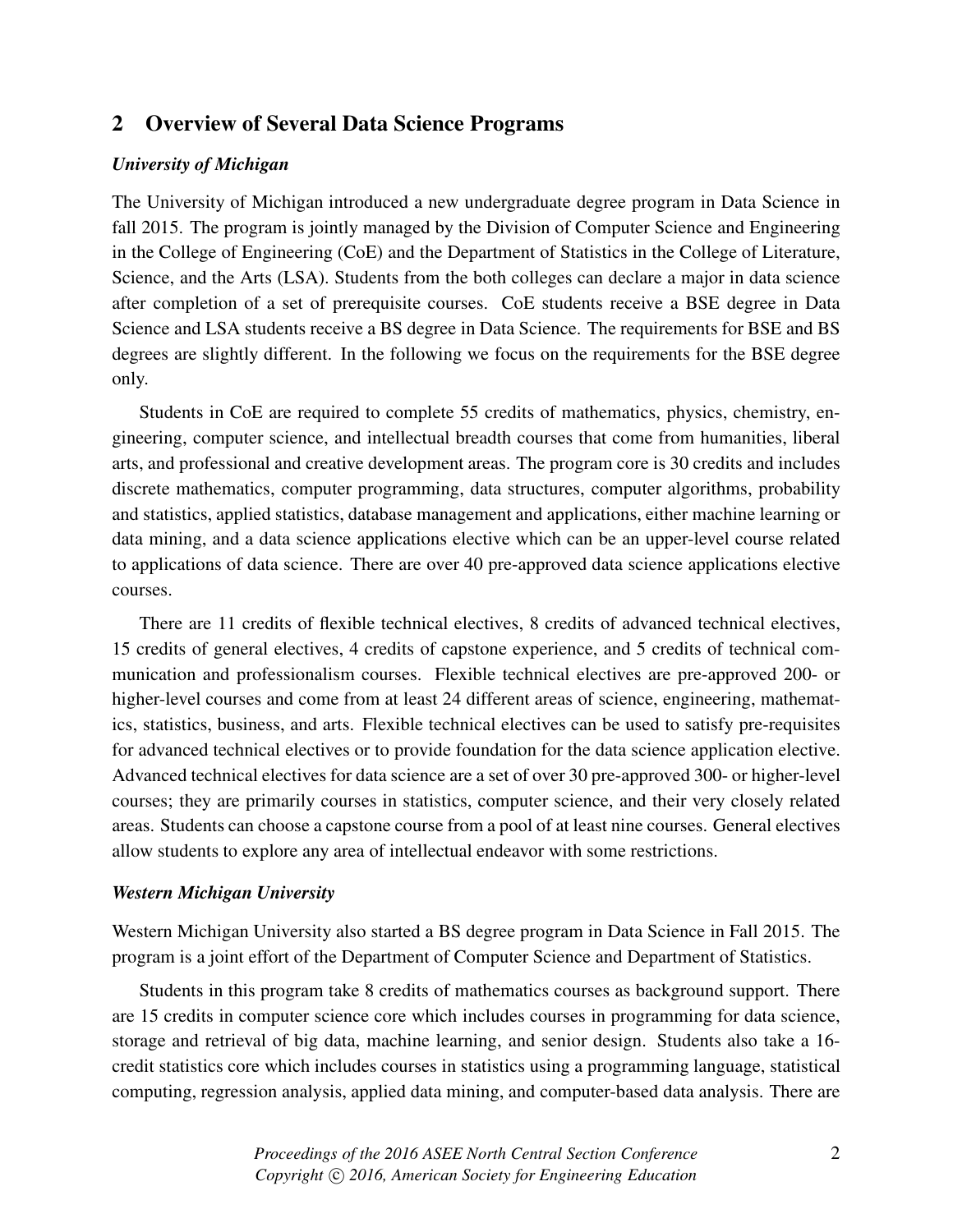15 elective courses from statistics and computer science, and the students are required to choose two courses that add 6 more credits towards the data science degree. Students also take one or more courses in software systems development as a capstone project that satisfies the writing requirement. Students take additional courses to satisfy general education and other departmental as well as university requirements.

#### *University of Rochester*

The University of Rochester offers both BS and BA degrees in Data Science. After completing four pre-requisite courses in mathematics and computer science, students at the University of Rochester take eight courses to satisfy the data science core requirement. The core includes courses in mathematics, statistics, data mining, artificial intelligence, database systems, design and analysis of algorithms, and data science capstone. There are multiple statistics courses in the core and students are required to take only two of them. Students are also required to take three upper-level courses from an application area. There are opportunities to select biology, brain and cognitive science, computer science, mathematics and statistics, earth and environmental science, physics, economics and business, or political science as the application area.

Students interested in receiving a BS degree in Data Science take an additional three courses, two of which are from probability and statistics and one from computer science. The computer science courses include machine learning, machine vision, natural language processing, artificial intelligence, and computer organization.

### *Northern Kentucky University*

Northern Kentucky University introduced a BS degree program in Data Science in Fall 2013. As part of the program, students take 18 credits of mathematics and statistics courses that include three calculus courses, a course in linear algebra, and two courses in probability and statistics. Students are also required to take 15 credits of computer science courses which include two courses in object-oriented programming, a course in data structures and algorithms, and a course in database management. There are 16 credits of required data science courses such as data analytics, data mining, data visualization, big data, and data science capstone. Students also complete a 3-credit course in microeconomics as well as 15 credits from courses in the area of business informatics such as business process analysis, management information systems, IT project management, business analytics, and workflow design and management. Students also take 9 credits of upper level courses from either a computation-intensive track or business analytics track. There are a set of courses to choose from for each track.

### *University of San Francisco*

The University of San Francisco offers an undergraduate degree in Data Science. Students in data science complete 56 credits of base curriculum to gain an array of mathematical, statistical, and computational skills. Mathematical and statistical courses include four courses in calculus, linear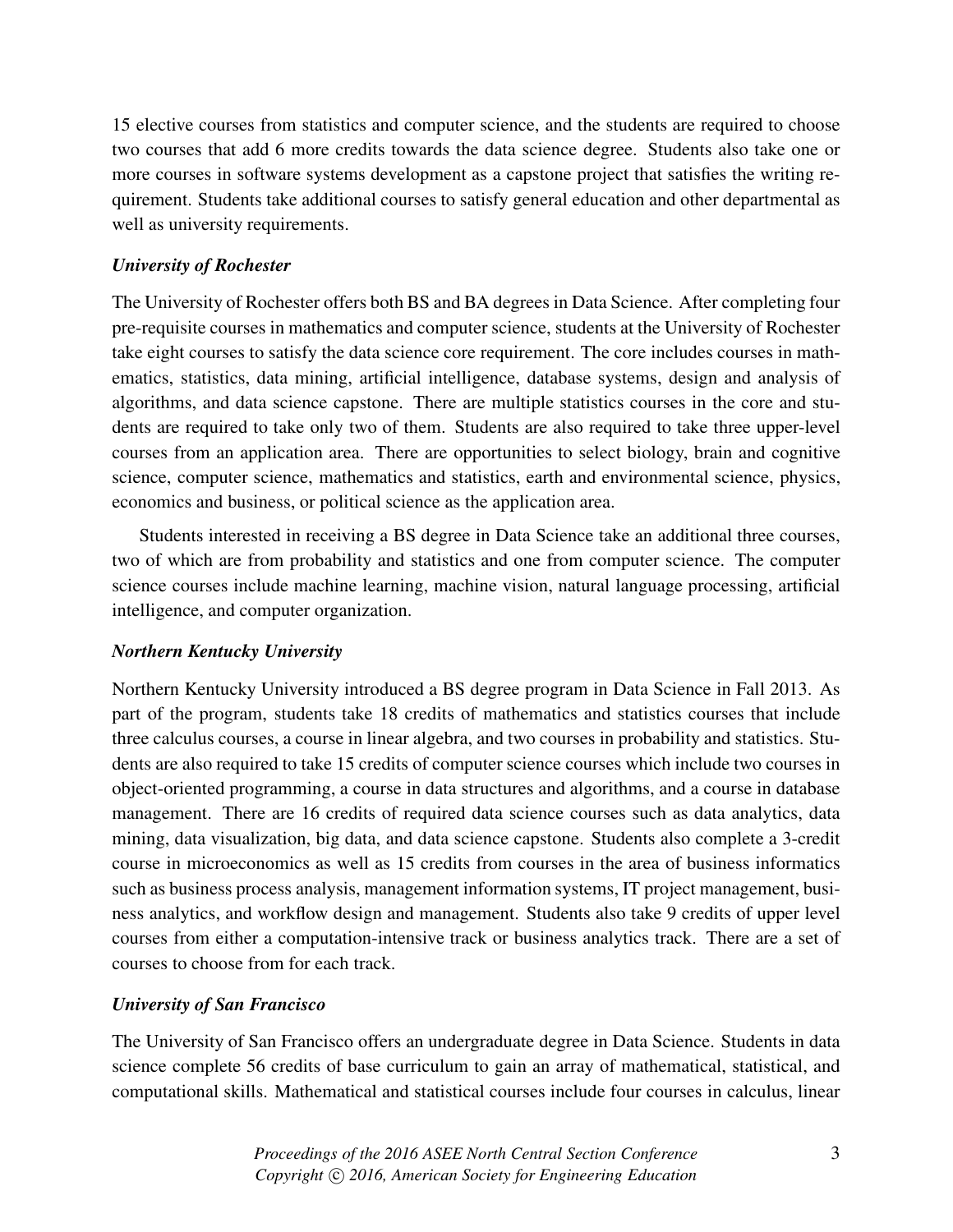algebra, and discrete mathematics as well as three courses in probability, statistics, and mathematical modeling. Computer programming, data structures, data visualization, and data mining provide computational skills. Students take a senior project or an applied mathematics laboratory course to satisfy the capstone experience. A course in economics is also part of the base curriculum. In addition, students complete 12 credits from one of the three concentration areas, *viz.,* computational data science, mathematical data science, and economic data science. Students under computational data science take courses in software development, databases, and numerical analysis. Mathematical and economic data sciences students are required to take upper-level courses in mathematics and economics, respectively. Students also take additional courses to satisfy university requirements.

### 3 Core Courses in Data Science Programs

A close look at the programs outlined in the previous section reveals that there is a general consensus on the core contents of any undergraduate level data science program. To develop the necessary reasoning, problem-solving, and analytical skills, students in data science should take courses in calculus, linear algebra, probability and statistics, discrete mathematics, computer programming, and data structures. Students majoring in data science should take a course in a data science oriented programming language such as R or Python. Courses in database management, machine learning and data mining, data visualization, computer-assisted data analysis, and applied statistics should be part of any data science curriculum to add the necessary analytical skills and tools. Students in data science should also take courses from an application area, including but not limited to domains such as biology, business, engineering, and health science. In addition, students must be prepared for the practice of data science through a capstone course that provides the opportunity to apply the skills and tools learned in earlier course work to an application area.

The majority of courses for the data science programs mentioned above can be selected from existing degree programs in mathematics, statistics, and computer science. Courses in calculus, linear algebra, probability and statistics, and applied statistics are available as part of almost all mathematics and statistics undergraduate programs. Similarly, almost all computer science undergraduate programs have courses in discrete mathematics, computer programming, data structures, and database management systems. Some campuses already offer courses in machine learning and data mining, data visualization, and computer-assisted data analysis as part of either statistics or computer science programs. Almost all the campuses have plentiful courses in application areas.

#### 4 Conclusions

Our analysis shows that the majority of required courses for a data science program at the undergraduate level can be selected from existing programs in mathematics, statistics, and computer science. To implement a data science program, in addition to developing a capstone course in